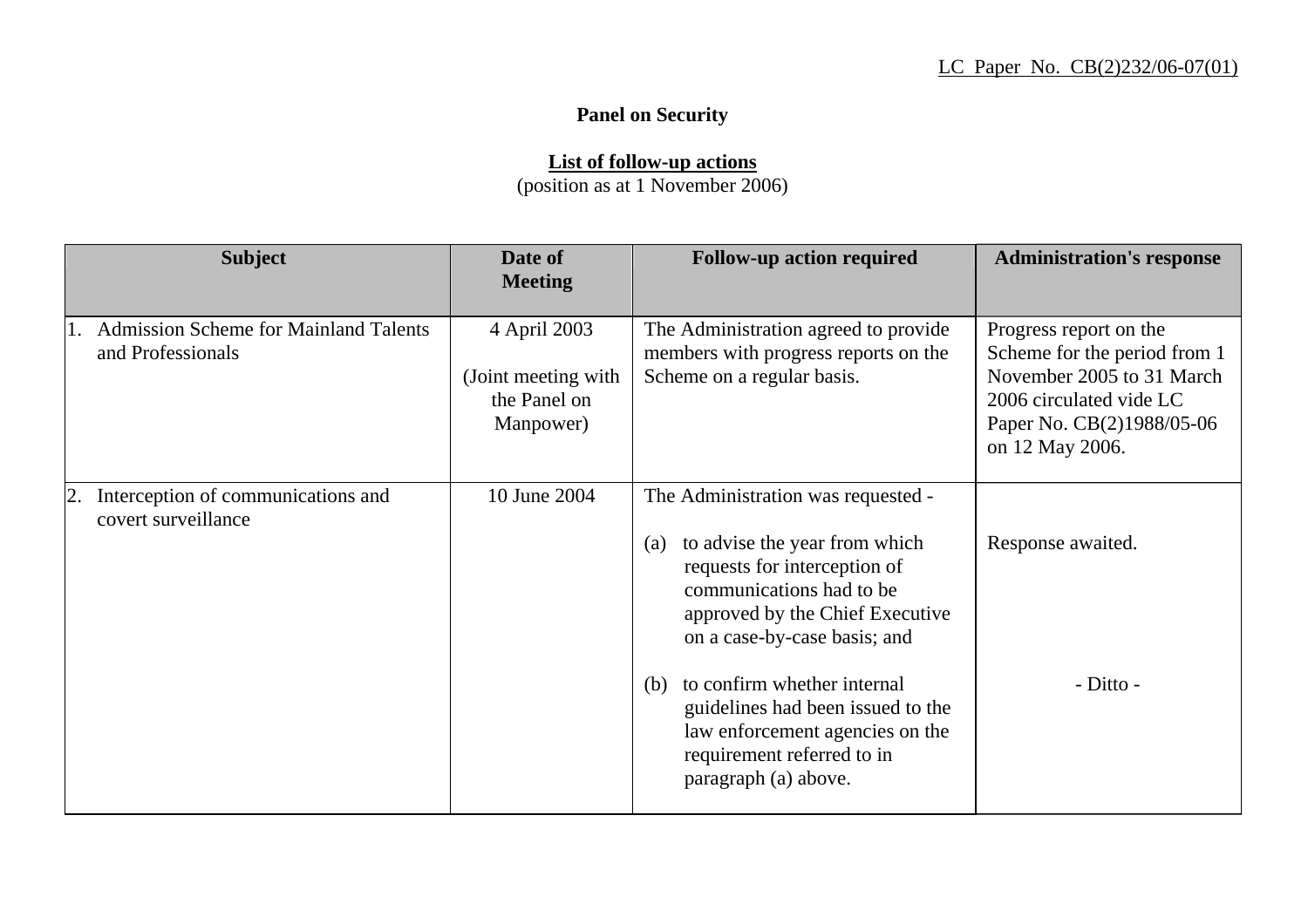| <b>Subject</b>                                                                                                        | Date of<br><b>Meeting</b>                                                                                    | <b>Follow-up action required</b>                                                                                                                                                                                                                                                                                                                                                                                                                                               | <b>Administration's response</b> |
|-----------------------------------------------------------------------------------------------------------------------|--------------------------------------------------------------------------------------------------------------|--------------------------------------------------------------------------------------------------------------------------------------------------------------------------------------------------------------------------------------------------------------------------------------------------------------------------------------------------------------------------------------------------------------------------------------------------------------------------------|----------------------------------|
|                                                                                                                       | Meeting of the<br><b>Bills Committee on</b><br>Interception of<br>Communications<br>and Surveillance<br>Bill | The Administration was requested to<br>advise the Panel on Security whether<br>any guidelines had been issued, after<br>the relevant judgments had been<br>delivered by the courts in Koo Sze Yiu<br>and Leung Kwok Hung v Chief<br><b>Executive of the Hong Kong Special</b><br>Administrative Region, to law<br>enforcement officers or within the<br>Department of Justice regarding<br>restrictions on law enforcement or<br>presentation of evidence before the<br>court. | Response awaited.                |
| 3. Powers of the Independent Commission<br>Against Corruption (ICAC) to search for<br>and seize journalistic material | 29 November 2004                                                                                             | The Department of Justice (D of J)<br>(a)<br>was requested to provide a<br>response on -<br>(i)<br>the basis on which D of J,<br>upon request from the<br>court, referred the<br>investigation of the press<br>coverage of habeas corpus<br>proceedings relating to a<br>witness to ICAC;<br>(ii)<br>why D of J did not refer<br>the matter to an<br>independent committee;<br>and                                                                                             | Response awaited.                |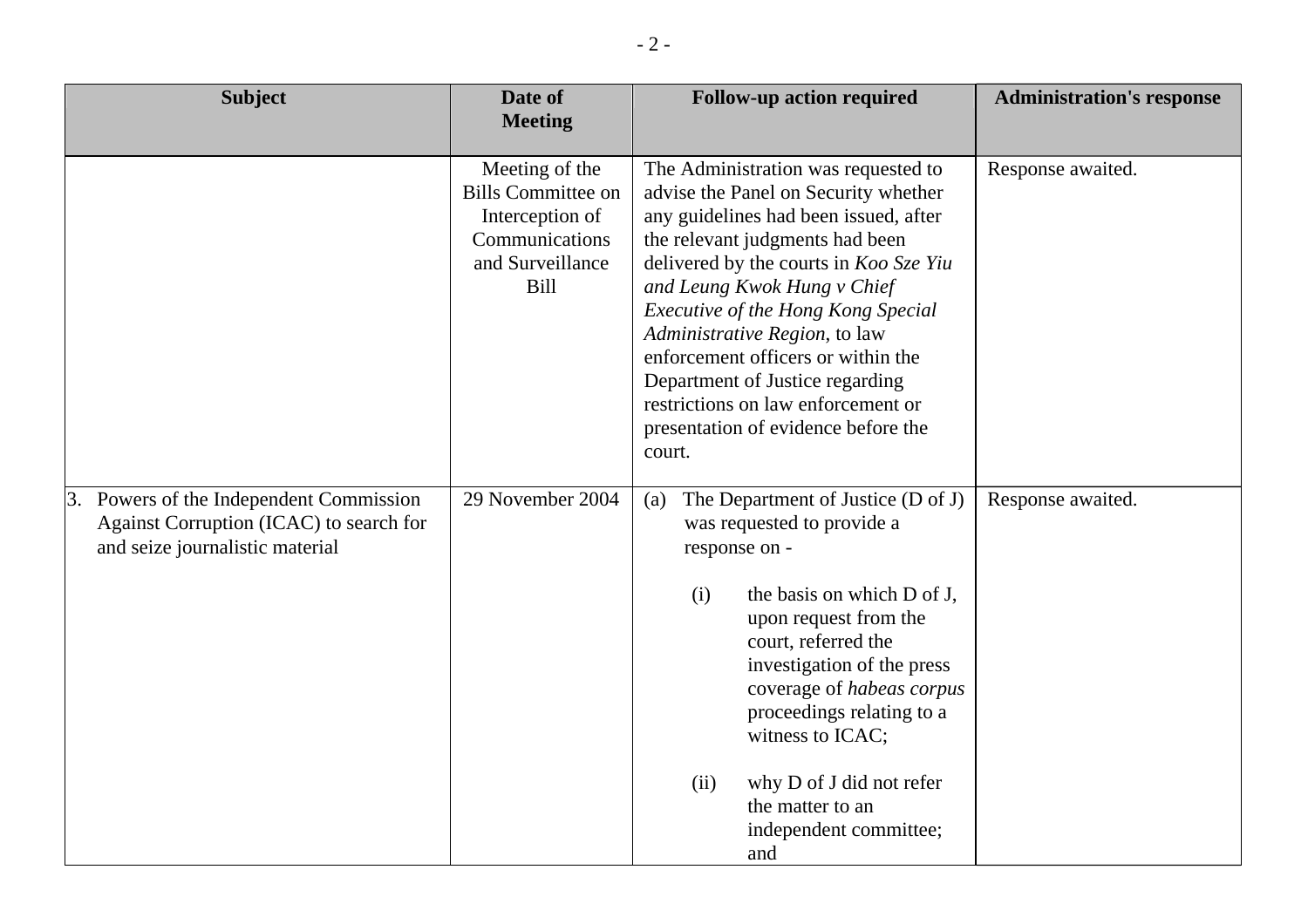| <b>Subject</b> | Date of<br><b>Meeting</b> | <b>Follow-up action required</b>                                                                                                                                                                                                                                                                                                                                                                                                                                                                                                                                                                                                     | <b>Administration's response</b>                                                            |
|----------------|---------------------------|--------------------------------------------------------------------------------------------------------------------------------------------------------------------------------------------------------------------------------------------------------------------------------------------------------------------------------------------------------------------------------------------------------------------------------------------------------------------------------------------------------------------------------------------------------------------------------------------------------------------------------------|---------------------------------------------------------------------------------------------|
|                |                           | (iii)<br>whether there was any<br>conflict of interest with<br>ICAC carrying out the<br>investigation work.<br>ICAC was requested to consider<br>(b)<br>providing the following after all<br>legal proceedings in respect of a<br>case involving the press coverage<br>of habeas corpus proceedings<br>relating to a witness was<br>completed -<br>information which were<br>(i)<br>relevant to the case but not<br>provided to the court, if<br>prosecution was instituted in<br>respect of the case; and<br>all information relevant to the<br>(ii)<br>case, if prosecution was not<br>to be instituted in respect of<br>the case. | Interim response circulated<br>vide LC Paper No.<br>CB(2)1159/05-06 on 16<br>February 2006. |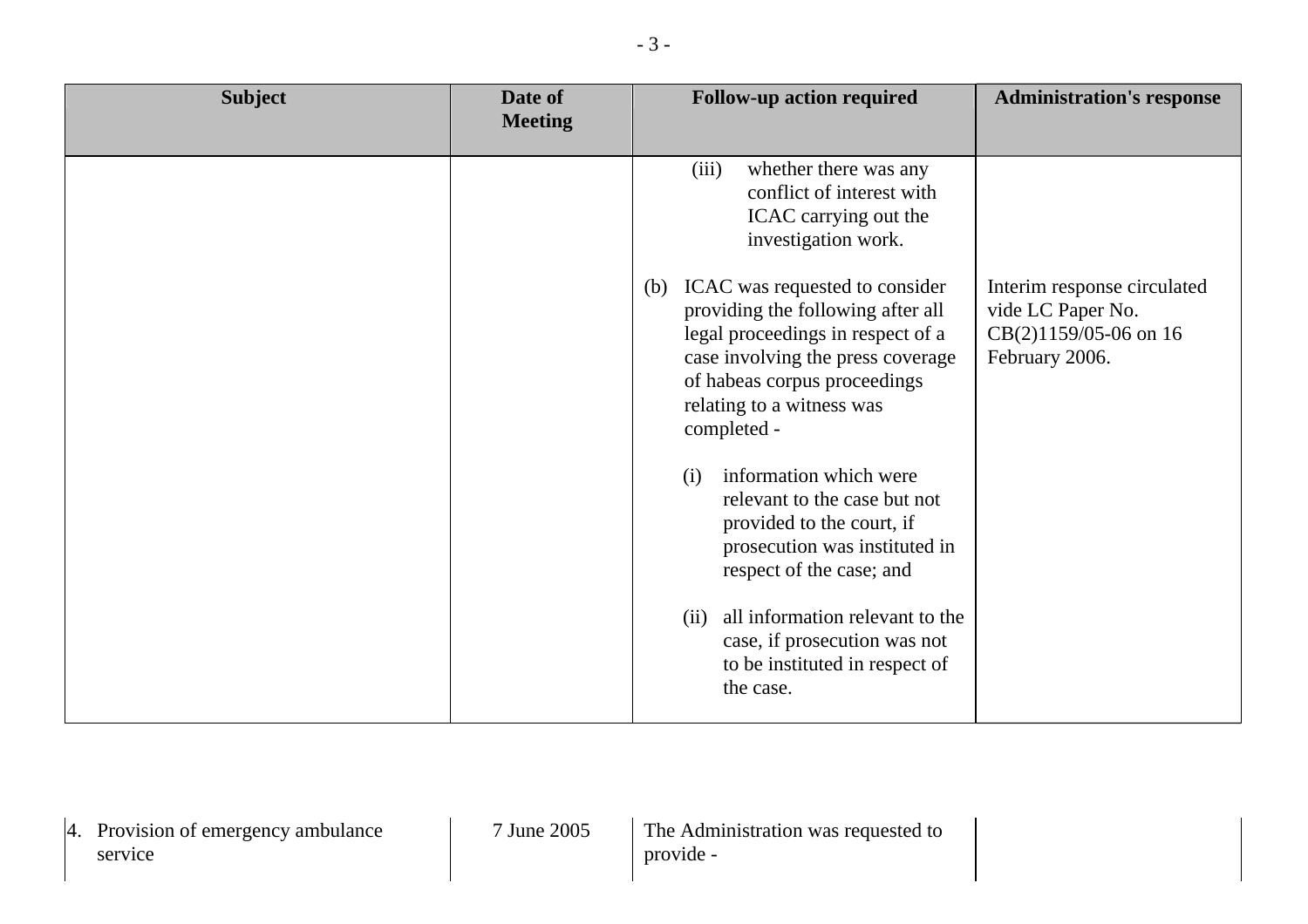| <b>Subject</b>                                                            | Date of<br><b>Meeting</b>                | <b>Follow-up action required</b>                                                                                                                                                                                                                                                                                                                                                                                                                                                    | <b>Administration's response</b> |
|---------------------------------------------------------------------------|------------------------------------------|-------------------------------------------------------------------------------------------------------------------------------------------------------------------------------------------------------------------------------------------------------------------------------------------------------------------------------------------------------------------------------------------------------------------------------------------------------------------------------------|----------------------------------|
|                                                                           |                                          |                                                                                                                                                                                                                                                                                                                                                                                                                                                                                     |                                  |
|                                                                           |                                          | (a) its quantitative analyses of the<br>additional demand for emergency<br>ambulance service arising from<br>the opening of Disneyland and<br>development of Lantau Island, the<br>increased number of visitors<br>associated with the Individual<br>Visit Scheme and the international<br>conferences to be held in Hong<br>Kong, the opening of new<br>ambulance depots, and advise<br>whether the net increase in<br>manpower proposed could meet<br>with such increased demand; | Response awaited.                |
|                                                                           |                                          | statistics on the response time<br>(b)<br>performance in the New<br>Territories before and after the<br><b>Third Generation Mobilising</b><br>System came into operation; and<br>information on the<br>(c)<br>implementation of a priority<br>despatch system in overseas<br>countries.                                                                                                                                                                                             | - Ditto -<br>- Ditto -           |
| 5. Transfer of sentenced persons between                                  | Meeting of the                           | The Administration undertook -                                                                                                                                                                                                                                                                                                                                                                                                                                                      |                                  |
| the Hong Kong Special Administrative<br>Region (HKSAR) Government and the | <b>Bills Committee on</b><br>Transfer of | (a) to draw up internal guidelines for                                                                                                                                                                                                                                                                                                                                                                                                                                              | Response awaited.                |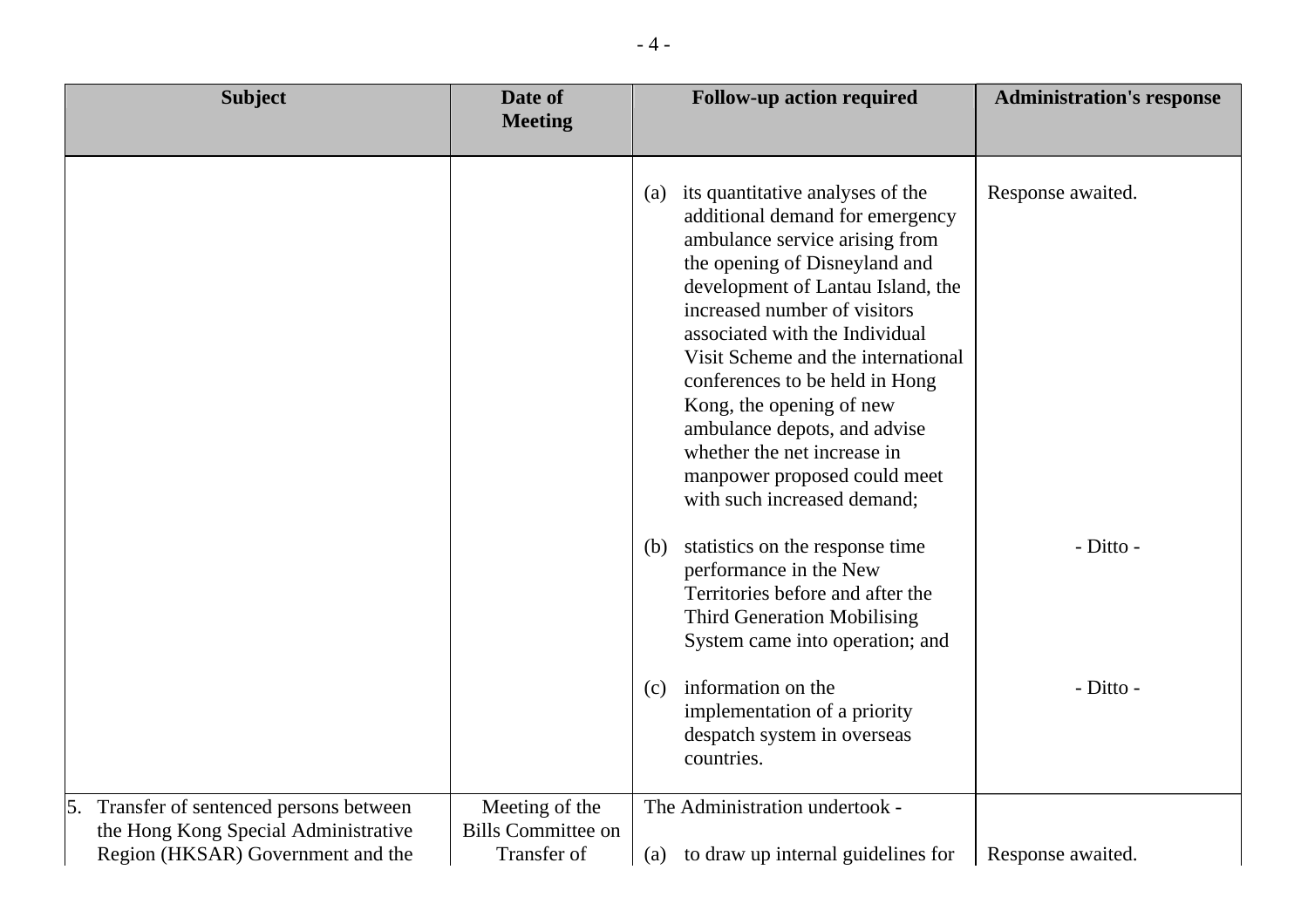| <b>Subject</b>                                                                                                        | Date of<br><b>Meeting</b>                                                                                                                          | <b>Follow-up action required</b>                                                                                                                                                                                                                                                                                                                                                                              | <b>Administration's response</b> |
|-----------------------------------------------------------------------------------------------------------------------|----------------------------------------------------------------------------------------------------------------------------------------------------|---------------------------------------------------------------------------------------------------------------------------------------------------------------------------------------------------------------------------------------------------------------------------------------------------------------------------------------------------------------------------------------------------------------|----------------------------------|
| Macau Special Administrative Region<br>(MSAR) Government                                                              | <b>Sentenced Persons</b><br>(Amendment)<br>(Macau) Bill                                                                                            | determining "close ties" with a<br>place when more such cases have<br>been established, and provide a<br>copy of the guidelines to the<br>Panel; and<br>to inform the Panel of the progress<br>(b)<br>of implementation of the<br>Arrangement on Transfer of<br>Sentenced Persons between the<br><b>HKSAR</b> Government and the<br>MSAR Government one year after<br>the Arrangement came into<br>operation. | - Ditto -                        |
| 6. Civil celebrant of marriages                                                                                       | Meeting of the<br><b>Bills Committee on</b><br>Marriage<br>(Introduction of<br>Civil Celebrants of<br>Marriages and<br>General<br>Amendments) Bill | The Administration was requested to<br>report to the Panel on Security on the<br>outcome of the Administration's review<br>on the operation of the civil celebrant<br>scheme one year after it has come into<br>operation and whether other categories<br>of persons, such as Justices of the<br>Peace and LegCo Members, should be<br>eligible for appointment as civil<br>celebrants.                       | Response awaited.                |
| 7. Rules and directions for the questioning<br>of suspects and the taking of statements :<br><b>Caution Statement</b> | 3 January 2006                                                                                                                                     | The Administration was requested to<br>consider adding the sentence "You<br>have the right to remain silent" to the<br>beginning of the caution administered                                                                                                                                                                                                                                                  | Response awaited.                |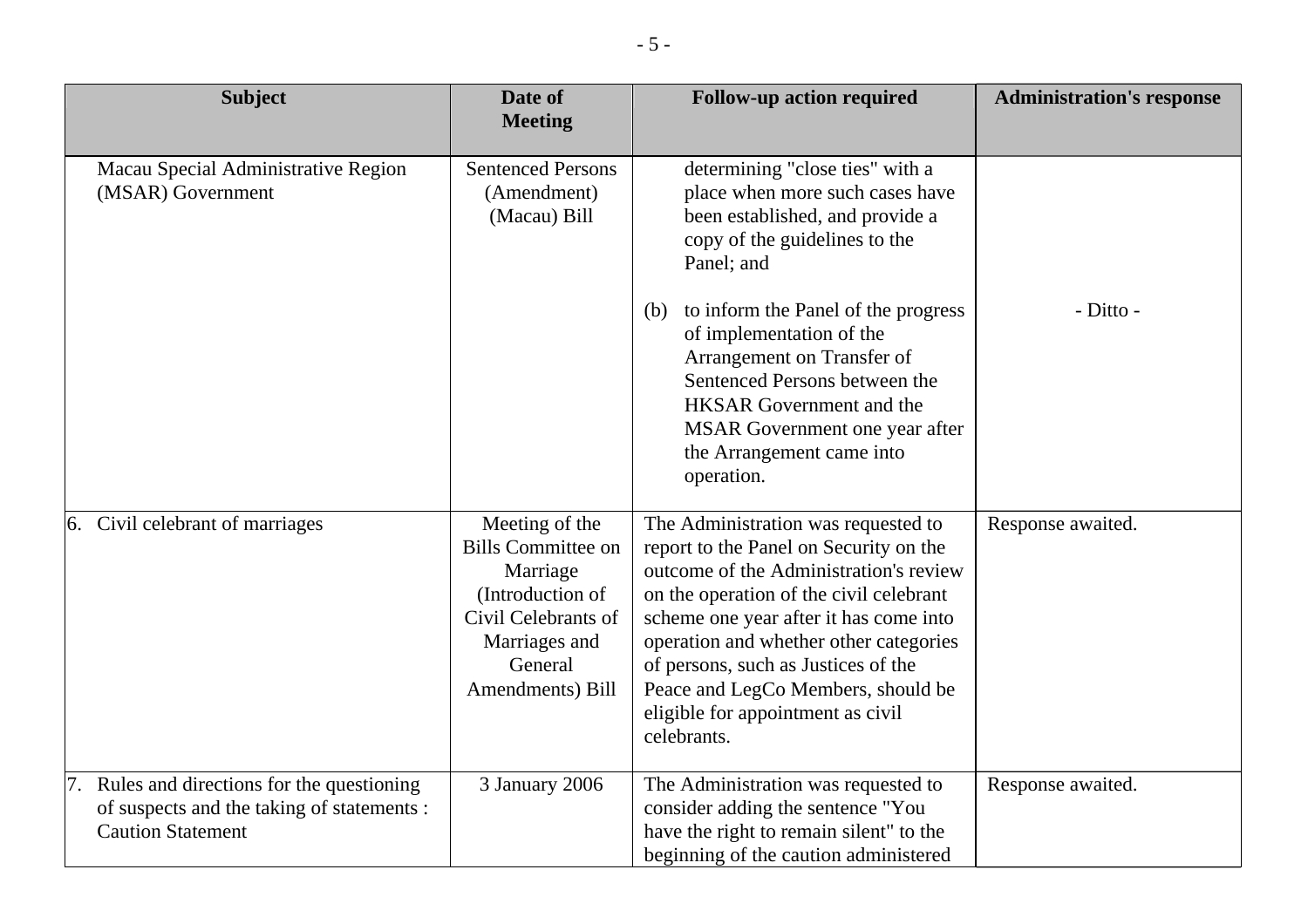| te of | <b>Follow-up action</b> |
|-------|-------------------------|
| eting |                         |

|    | <b>Subject</b>                                                                    | Date of<br><b>Meeting</b> | <b>Follow-up action required</b>                                                                                                                                                                                                                                                                                                                                                                                                                                                                         | <b>Administration's response</b> |
|----|-----------------------------------------------------------------------------------|---------------------------|----------------------------------------------------------------------------------------------------------------------------------------------------------------------------------------------------------------------------------------------------------------------------------------------------------------------------------------------------------------------------------------------------------------------------------------------------------------------------------------------------------|----------------------------------|
|    |                                                                                   |                           | by law enforcement agencies when<br>interviewing a suspect.                                                                                                                                                                                                                                                                                                                                                                                                                                              |                                  |
| 8. | Legislative proposals for the<br>implementation of the co-location<br>arrangement | 7 March 2006              | The Administration was requested to -<br>explain the issues considered by<br>$\left( a\right)$<br>the Administration in coming up<br>with its proposal to provide that<br>the Chief Executive might by<br>order modify or exclude any<br>legislation in their application to<br>the Hong Kong Port Area<br>(HKPA); and<br>advise how the authorisation of<br>(b)<br>the Central Authorities to enable<br>certain areas in China that were<br>outside Hong Kong to be declared<br>as HKPA would be given. | Response awaited.<br>- Ditto -   |

| 9 | Problem of indebtedness of Police<br>officers | The Administration was requested to<br>provide the following information on a<br>half-yearly basis -                       |                                 |
|---|-----------------------------------------------|----------------------------------------------------------------------------------------------------------------------------|---------------------------------|
|   |                                               | the number of Police officers with<br>$\left( a\right)$<br>unmanageable debts together with $\vert$ the first half of 2006 | Statistics for the period up to |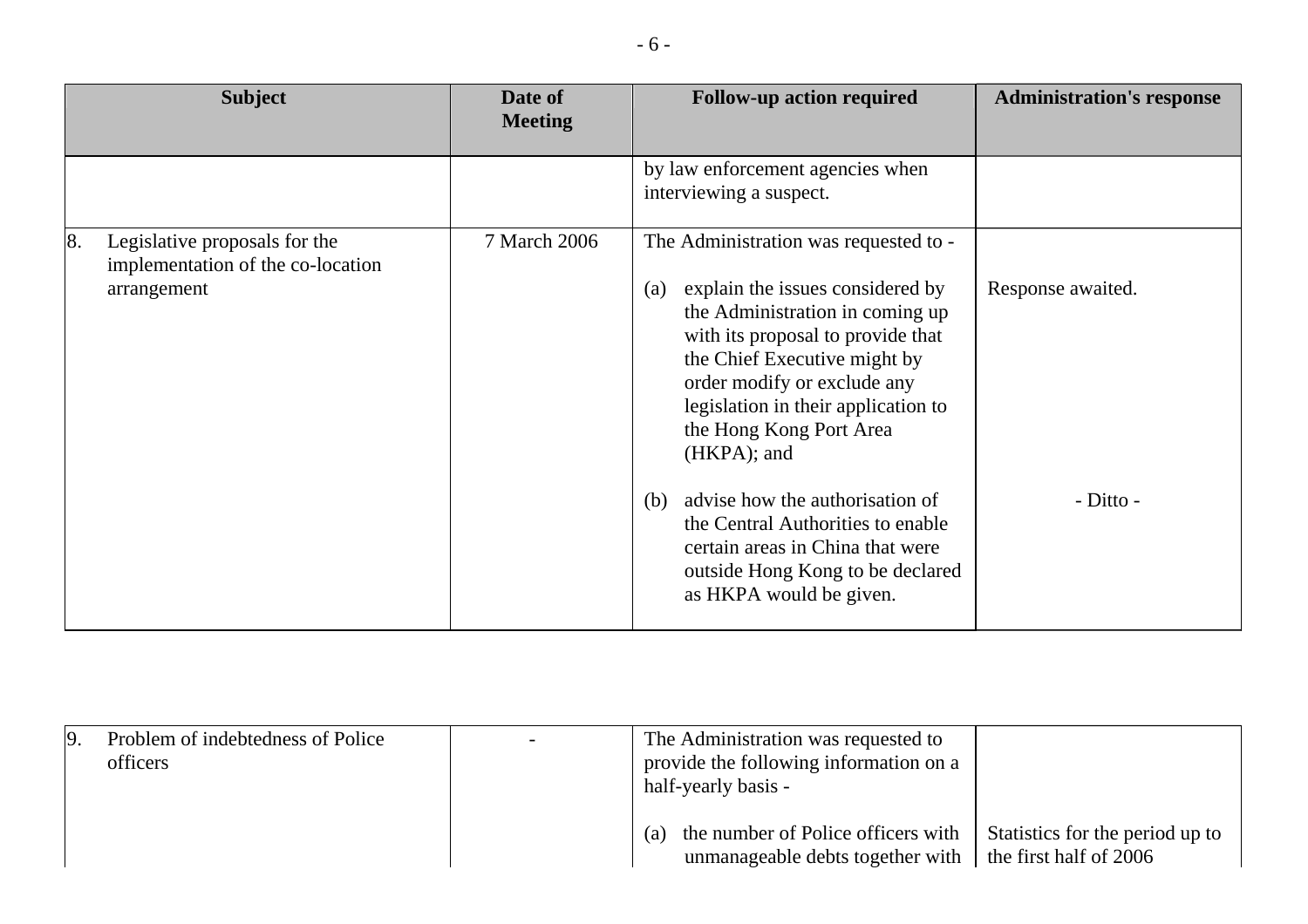| <b>Subject</b>                                                                     | Date of<br><b>Meeting</b> | <b>Follow-up action required</b>                                                                                                                                                                                          | <b>Administration's response</b>                                      |
|------------------------------------------------------------------------------------|---------------------------|---------------------------------------------------------------------------------------------------------------------------------------------------------------------------------------------------------------------------|-----------------------------------------------------------------------|
|                                                                                    |                           | a breakdown of reasons for<br>incurring debts;                                                                                                                                                                            | circulated vide LC Paper No.<br>CB(2)3135/05-06 on 3<br>October 2006. |
|                                                                                    |                           | a breakdown of the number of<br>(b)<br>incoming and outgoing Police<br>officers with unmanageable debts;                                                                                                                  | - Ditto -                                                             |
|                                                                                    |                           | (c) a breakdown of the periods for<br>which these officers had had<br>unmanageable debts;                                                                                                                                 | - Ditto -                                                             |
|                                                                                    |                           | (d) the number of garnishee orders<br>(i.e. notice of tax recovery) issued<br>to Police officers and a<br>breakdown of the amount of<br>garnishee orders issued; and                                                      | - Ditto -                                                             |
|                                                                                    |                           | the number of Police officers who<br>(e)<br>were at the same time receiving<br>notice of tax recovery and<br>repaying salary advances under<br>Civil Service Regulation 618 and<br>loans from the Police Welfare<br>Fund. | - Ditto -                                                             |
| Situation of refugees, asylum seekers<br>10.<br>and torture claimants in Hong Kong | 31 July 2006              | The Administration was requested -<br>to provide a written response to<br>(a)<br>the issues raised at the joint                                                                                                           | Response awaited.                                                     |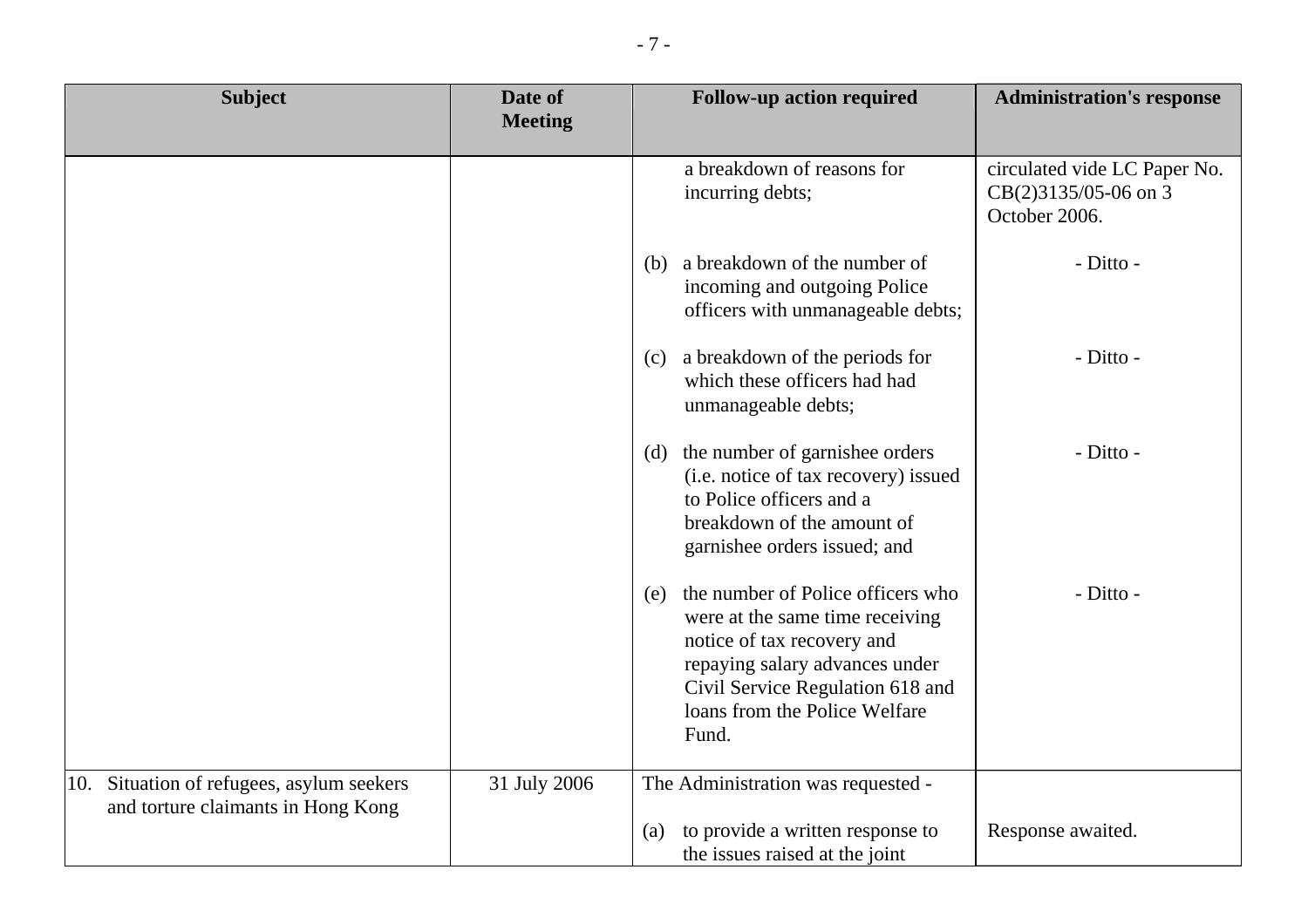| <b>Subject</b> | Date of<br><b>Meeting</b> | <b>Follow-up action required</b><br><b>Administration's response</b>                                                                                                                                                                                                             |
|----------------|---------------------------|----------------------------------------------------------------------------------------------------------------------------------------------------------------------------------------------------------------------------------------------------------------------------------|
|                |                           |                                                                                                                                                                                                                                                                                  |
|                |                           | meeting of the Panel on Security<br>and Panel on Welfare Services on<br>18 July 2006;                                                                                                                                                                                            |
|                |                           | - Ditto -<br>(b) to provide information about the<br>number of asylum seekers and<br>torture claimants in detention who<br>had used fake passports;                                                                                                                              |
|                |                           | - Ditto -<br>information on the legal aid<br>(c)<br>applications made by asylum<br>seekers and torture claimants who<br>wished to take or defend legal<br>proceedings;                                                                                                           |
|                |                           | - Ditto -<br>(d) to provide information on the<br>number of asylum seekers and<br>torture claimants under detention<br>who had made legal aid<br>applications, the nature of their<br>applications, the number of<br>rejected applications and the<br>reasons for rejection; and |
|                |                           | to provide information on the<br>Response awaited.<br>(e)<br>number of children of refugees,<br>asylum seekers and torture<br>claimants in Hong Kong and the<br>average number of months they<br>had stayed in Hong Kong, whether                                                |